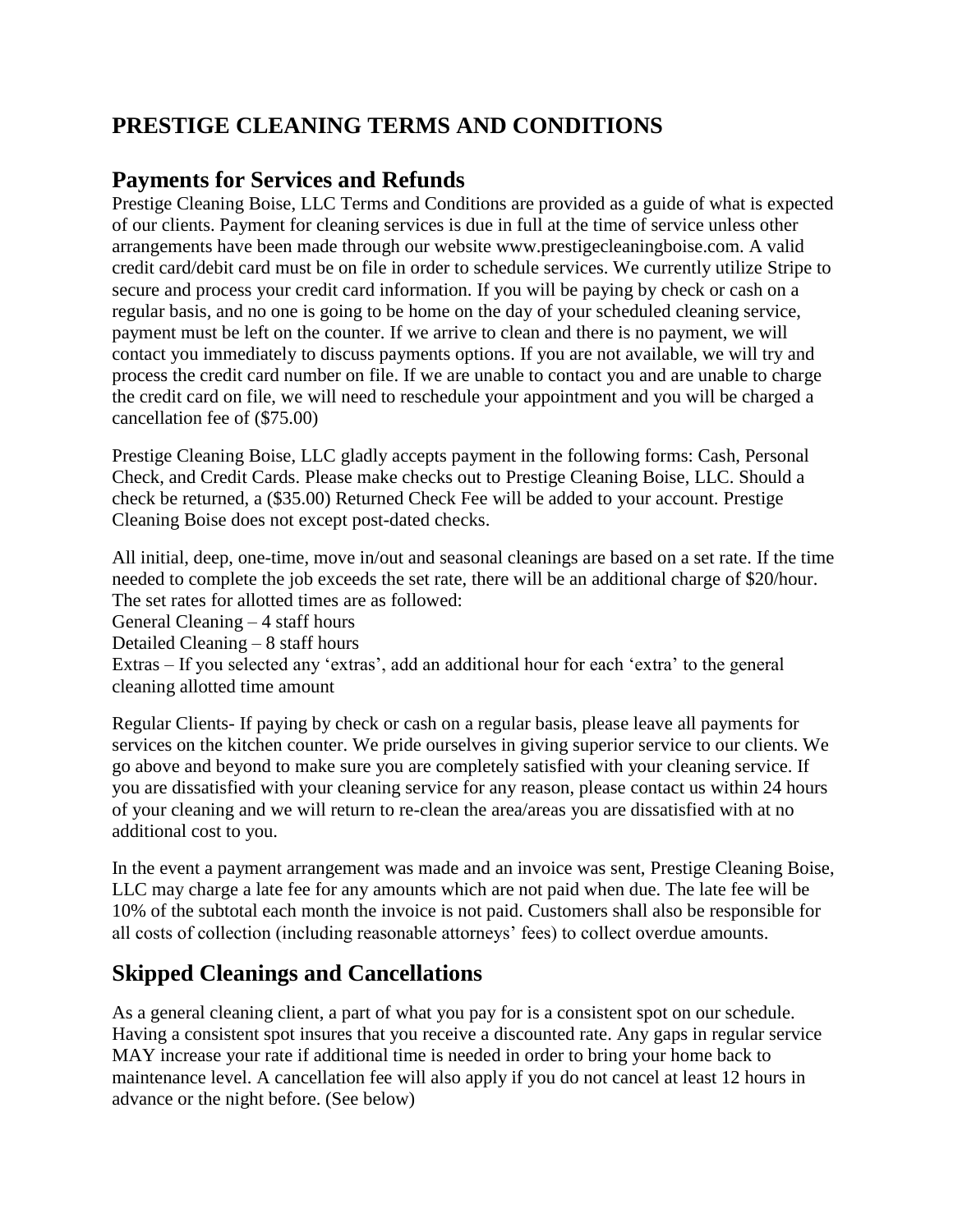If you need to cancel or reschedule your cleaning service, please give us at least 12 hours-notice. Please consider our scheduling/preparations and that we are reserving a time slot for your cleaning. A fee of \$45.00 will be applied to all accounts that are not canceled/rescheduled at least 12 hours before your scheduled cleaning day.

### **Valuables**

Should you decide that you would like us to clean items within curio cabinets or items of monetary/sentimental value, the following release of liability shall be in effect:

Client hereby releases Prestige Cleaning Boise, LLC from all liability arising out of cleaning these items. Client understands that he/she is completely responsible for repairing or replacing any damaged item or items even if Prestige Cleaning Boise, LLC may have caused the need for repair or replacement

## **Service Limitations**

a). We do not climb higher than a 2-step ladder

b). We cannot move furniture over 15 lbs but will try to reach a visible place with an extension duster

c). If an area in the home is considered or has the potential to be considered a bio-hazard, that area will not be cleaned (emptying/cleaning cat litter boxes, human/animal excrement, etc).

It is to the client's advantage to have the home picked up as much as possible allowing us to be able to get to all areas so that we can optimize your cleaning. At Prestige Cleaning Boise, LLC, we provide light straightening of the areas that we clean. If such areas/surfaces are cluttered at the time of cleaning, your team will clean around those areas and you will be notified.

## **Entry to Homes**

Prestige Cleaning Boise, LLC has three different options to choose from so that your cleaners have entry into homes.

1). Client may opt to not give a key to the company and be home on their day of cleaning. Because we cannot give an exact time, the client must be home during their specific time frame to let the cleaners in/out of the home. If no one is home when the cleaners arrive, a cancellation fee of \$75.00 will be charged. (See fee above)

2). Client may provide the company with a key. In the event of termination of the cleaning agreement, keys will be returned to the client within 48 hours of the final cleaning. For your protection, keys will not be linked to any information pertaining to the client. Keys are kept in a secured area and are crossed referenced in case of loss.

3). If a client chooses to leave their door unlocked, place the key under the mat, or leave their house key in an unsecured place for the cleaners to gain entry, the client releases Prestige